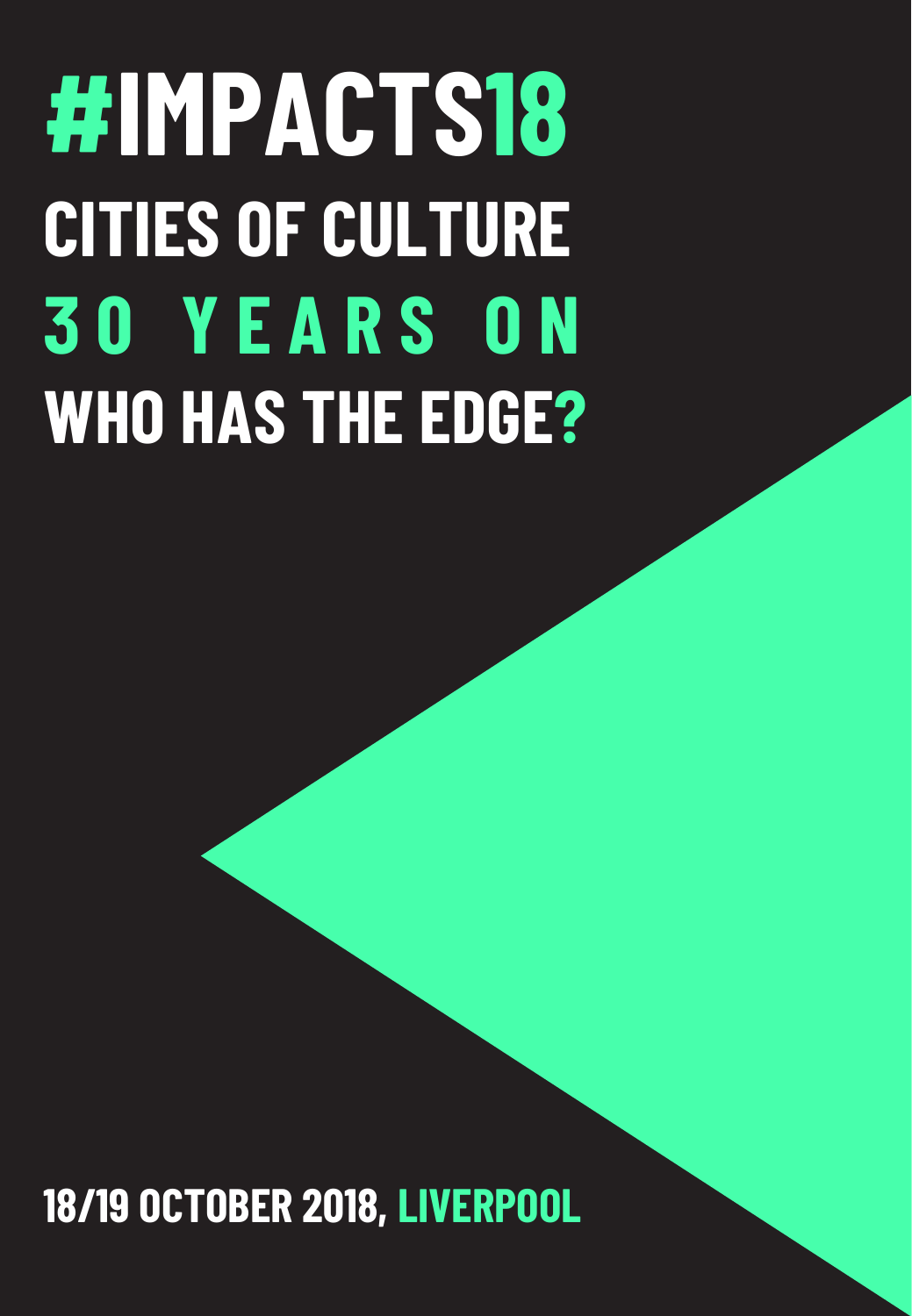**THE IMPORTANCE OF CULTURE TO A CITY'S ECONOMY, WELLBEING AND REGENERATION IS SOMETHING LIVERPOOL IS INTIMATELY AWARE OF. WHETHER THROUGH PEOPLE, PLACES, SPACES, NEW DISTRICTS, MUSIC STRATEGIES, INTERNATIONAL COMMISSIONS, DESIGNING CRUISE TERMINALS, STAGING WORLD-CLASS EVENTS OR SHOWCASING HOME-GROWN TALENT; LIVERPOOL HAS CULTURE RUNNING THROUGH ITS VEINS.**

**W**

**E**

**L**

**C**

**O**

**M**

**E**

**WE ARE EXCITED TO HOST YOU FOR A GLOBAL CONVERSATION ABOUT CULTURAL INTERVENTIONS AROUND THE WORLD.**

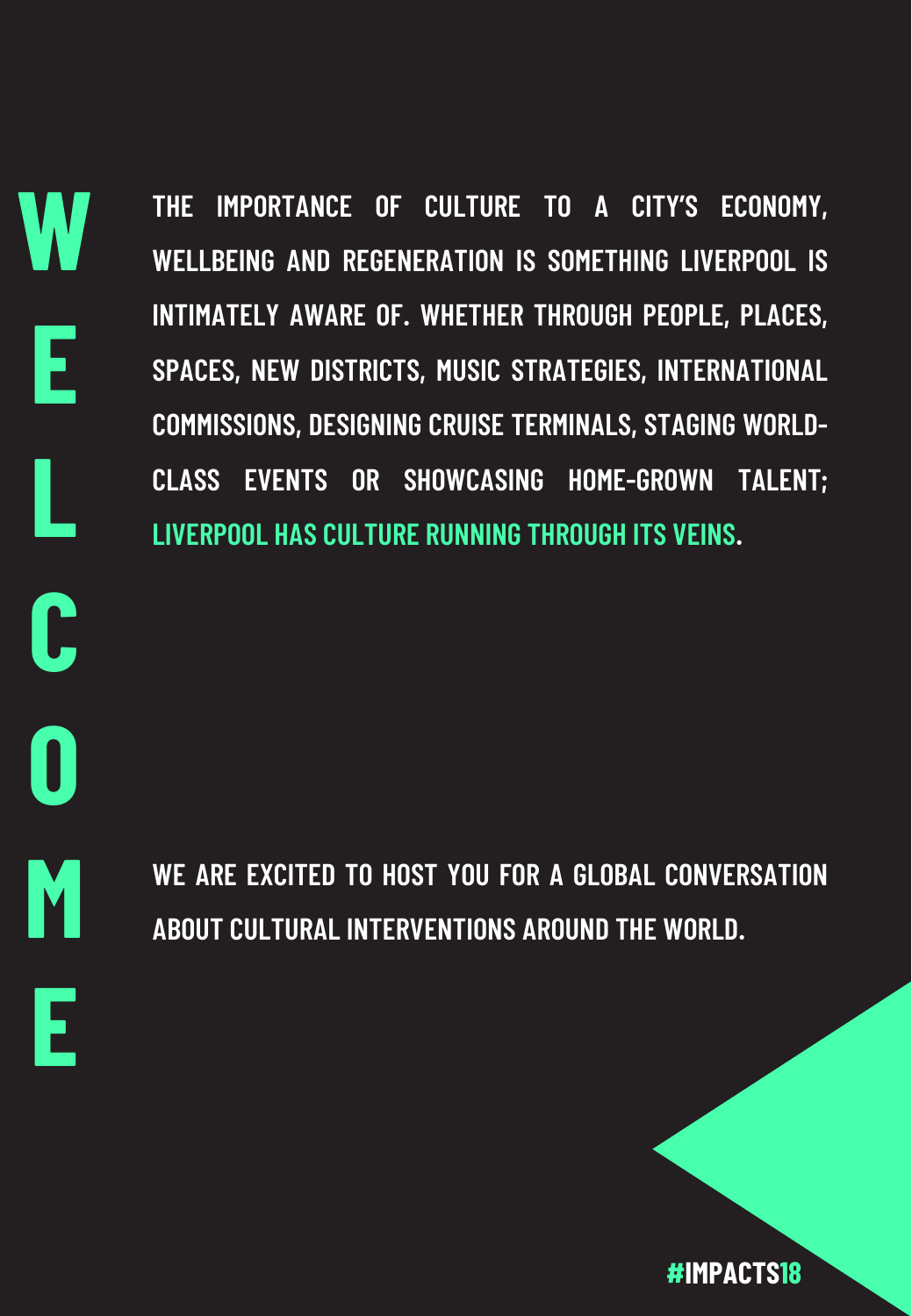**IN 2018, LIVERPOOL LOOKS BACK ON THE 10 YEAR ANNIVERSARY OF BECOMING EUROPEAN CAPITAL OF CULTURE. IT DOES SO AS THE ONLY CITY TO HAVE COMPREHENSIVELY DOCUMENTED ITS JOURNEY SINCE THE BID STAGE OVER 20 YEARS AGO. CULTURE LIVERPOOL IS PARTNERING WITH THE INSTITUTE OF CULTURAL CAPITAL, THE BRITISH COUNCIL AND CREART EUROPEAN NETWORK TO PRESENT THIS UNIQUE CULTURAL RESEARCH.**

**THE GROUND-BREAKING RESEARCH PROGRAMME, IMPACTS 08 – TOGETHER WITH ITS SUCCESSOR, IMPACTS 18, COLLECTIVELY REPRESENT AN UNPRECEDENTED TWO DECADES' WORTH OF EVIDENCE ON THE IMPACT AND VALUE OF CULTURE AS A CATALYST FOR URBAN CHANGE.**

**IMPACTS 18 WILL DISCUSS THE OPPORTUNITIES AND CHALLENGES FOR CITIES TO MAINTAIN A DISTINCTIVE EDGE IN AN ERA WHERE BECOMING A CITY OF CULTURE IS A COMMON ASPIRATION. FEATURING CITIES FROM THE UK, EUROPE AND BEYOND, WE WILL EXPLORE REWARDS REAPED BY EVENT-LED REGENERATION, AS WELL AS THE BARRIERS TO, AND RISKS OF, SUCCESS.**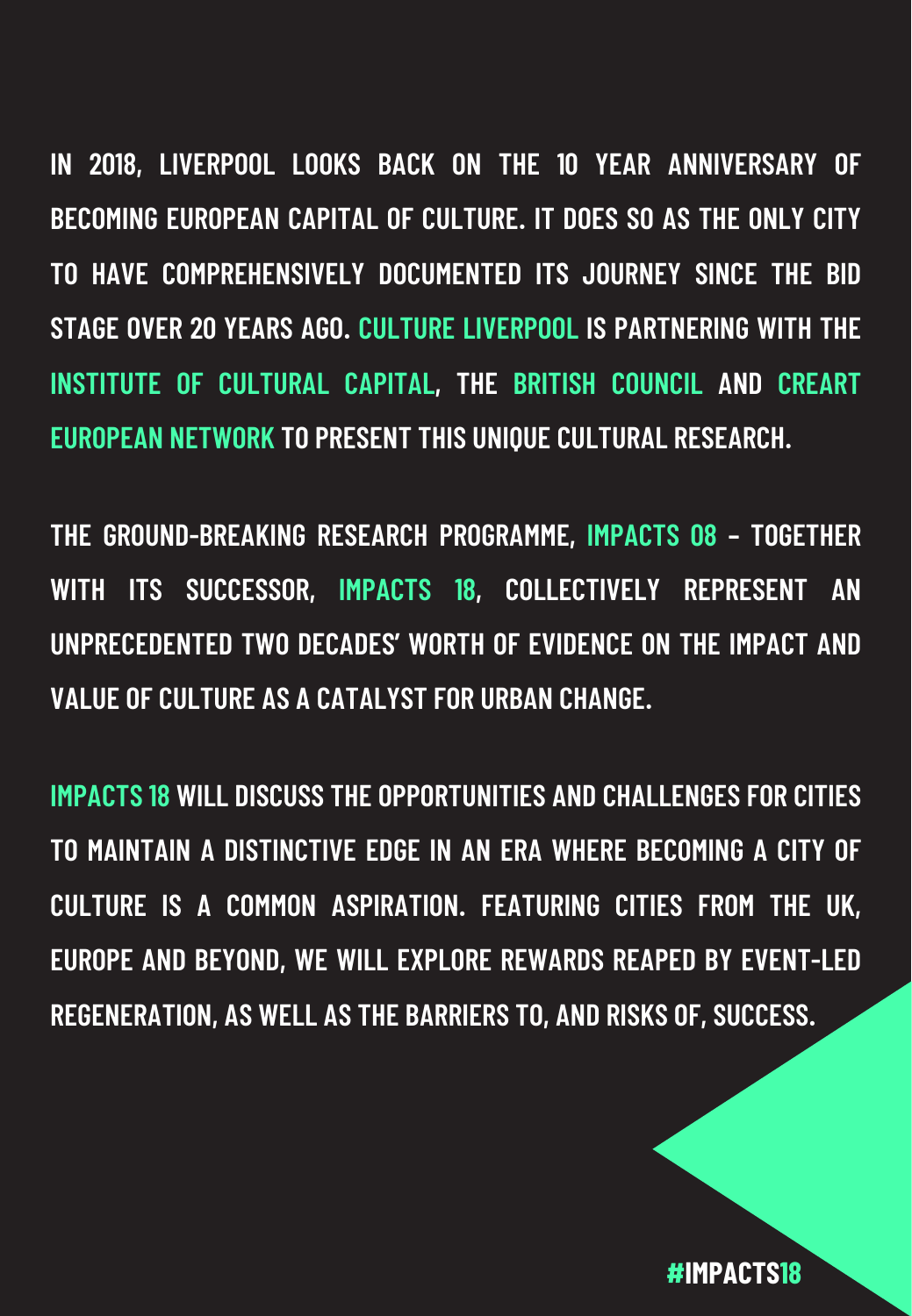### **18 OCTOBER LIVERPOOL TOWN HALL**

**A**

**G**

**E**

**N**

**D**

**A**

| 8AM         | REGISTRATION OPENS                                     |
|-------------|--------------------------------------------------------|
| <b>9AM</b>  | <b>SESSION ONE:</b>                                    |
|             | LEGACIES OF LIVERPOOL AS A EUROPEAN CAPITAL OF CULTURE |
| <b>11AM</b> | <b>SESSION TWO:</b>                                    |
|             | <b>30 YEARS OF CULTURAL RENAISSANCE</b>                |
| <b>12PM</b> | <b>LUNCH</b>                                           |
| <b>1PM</b>  | <b>SESSION THREE:</b>                                  |
|             | THE RISKS OF SUCCESS                                   |
| <b>3PM</b>  | <b>SESSION FOUR:</b>                                   |
|             | <b>BIGGER IS NOT ALWAYS BETTER</b>                     |
|             |                                                        |

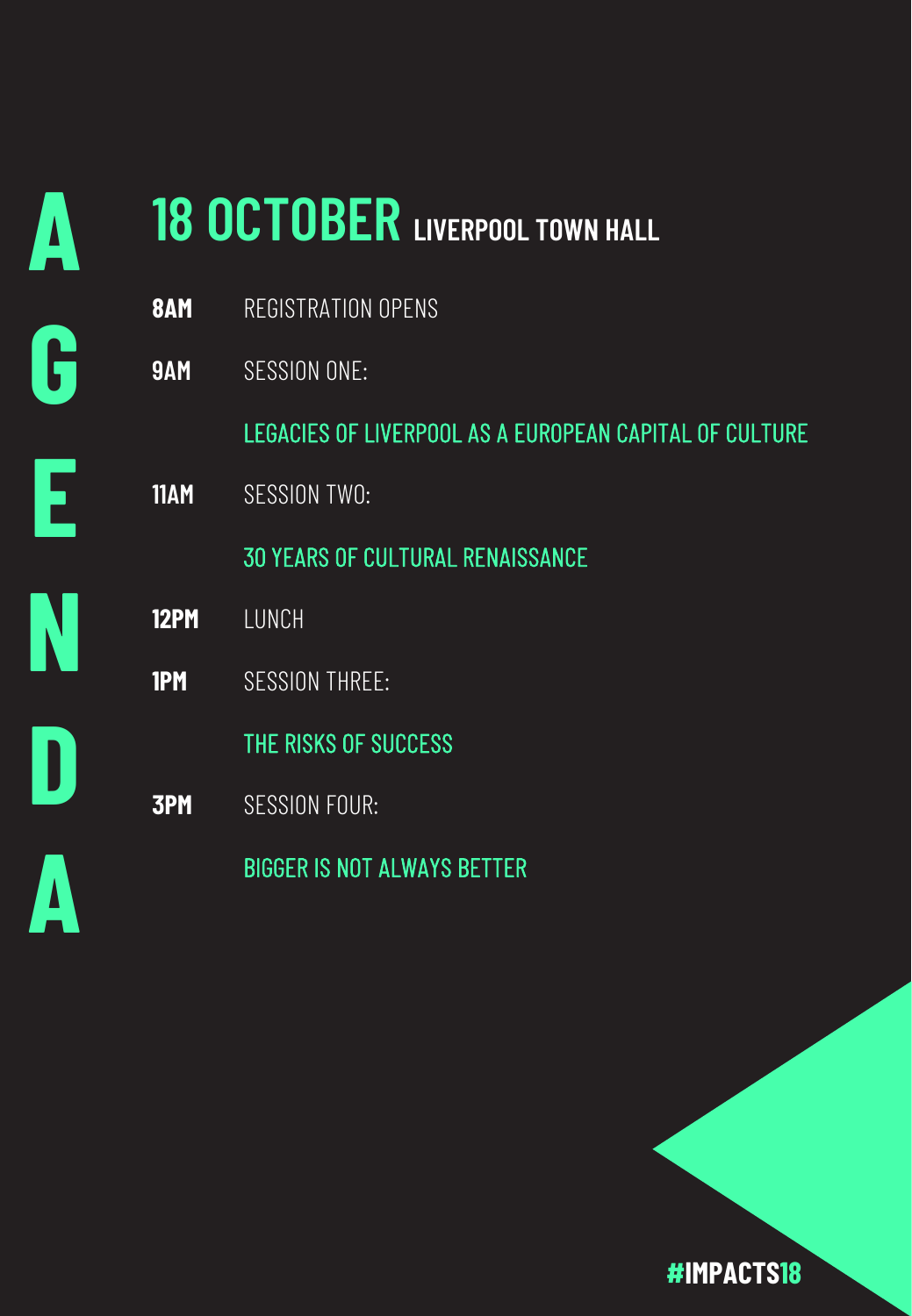# **A G E N D A**

### **19 OCTOBER TITANIC HOTEL LIVERPOOL**

| <b>SESSION FIVE:</b>                                                |
|---------------------------------------------------------------------|
| <b>NORTHERN CITIES</b>                                              |
| <b>SESSION SIX:</b>                                                 |
| <b>CITIES ON THE EDGE</b>                                           |
| <b>11.30AM</b> LIVERPOOL REGENERATION COACH TOUR                    |
| 12.30AM LUNCH                                                       |
| <b>LIVERPOOL TOWN HALL</b>                                          |
| <b>SESSION SEVEN:</b>                                               |
| <b>CONNECTED CITIES</b>                                             |
| <b>3.45PM</b> PARALLEL WORKSHOPS:                                   |
| IMAGE & REPUTATION   ENGAGEMENT & WELLBEING   GOVERNANCE & NETWORKS |
| <b>SESSION EIGHT:</b>                                               |
| CITIES OF CULTURE, THE NEXT 30 YEARS                                |
|                                                                     |

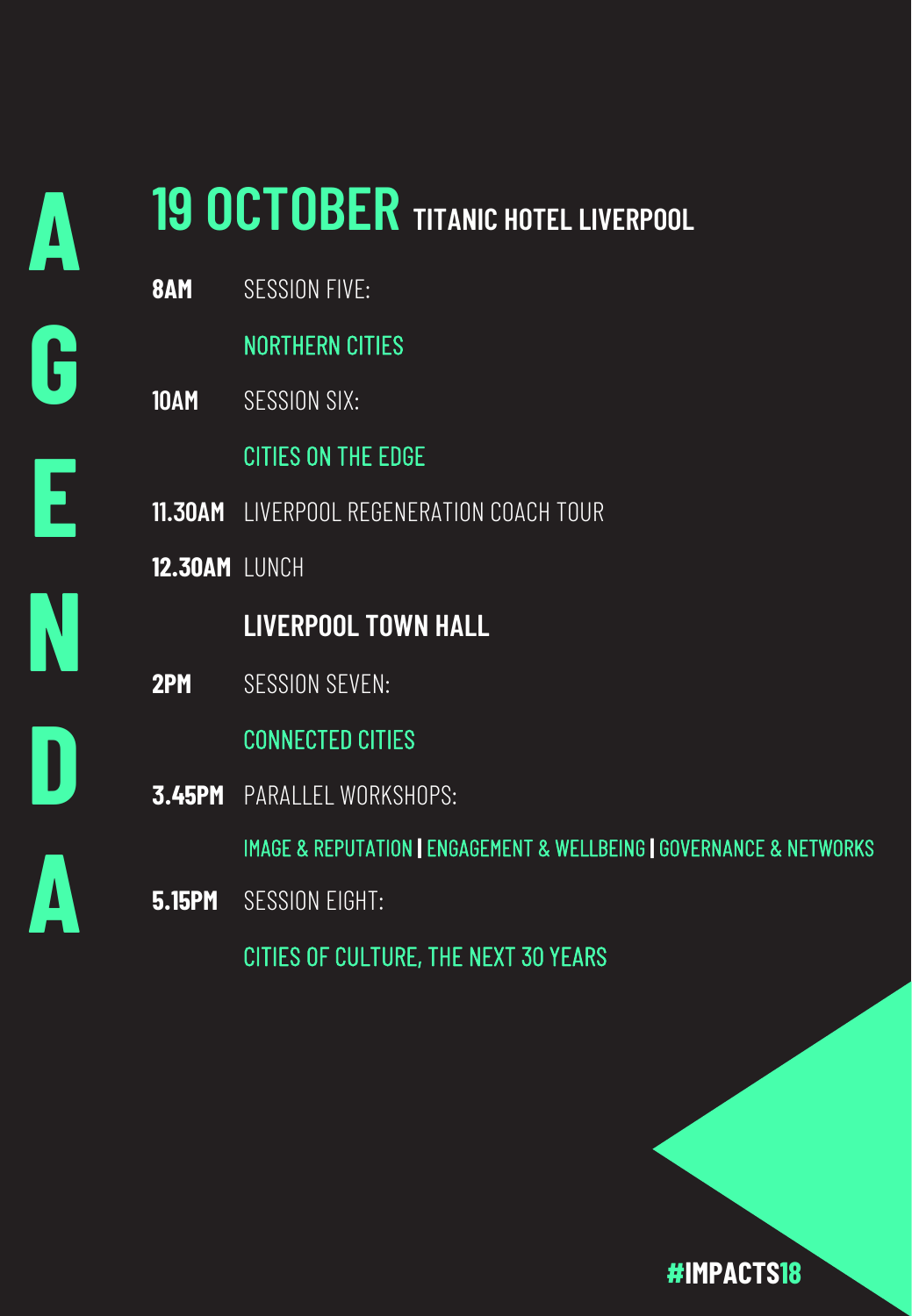### **1: IMAGE & REPUTATION**

#### **SESSION LED BY DR BEATRIZ GARCIA**

**W**

**O**

**R**

**K**

**S**

**H**

**O**

**P**

**S**

DISCUSSION OF KEY FINDINGS ON THE LONG TERM LEGACY OF LIVERPOOL 2008 AND THE CITY'S IMAGE AND REPUTATION FROM OVER 20 YEARS OF NATIONAL PRESS COVERAGE ABOUT LIVERPOOL (1996 TO 2018), AND EVIDENCING WHAT IT TAKES TO EXPERIENCE A FULL IMAGE RENAISSANCE.

THE SESSION INVOLVES DR PETE CAMPBELL AND STEPHEN CRONE, WHO WILL RESPOND TO THE FINDINGS AND DISCUSS WHAT IT TAKES TO CAPTURE LONGITUDINAL STATISTICAL TRENDS.

### **2: PARTICIPATION & WELLBEING**

#### **SESSION LED BY DR RAFAELA GANGA**

DISCUSSION OF KEY FINDINGS FROM THE LEGACY OF LIVERPOOL'S EUROPEAN CAPITAL OF CULTURE 2008, THROUGH CULTURAL PARTICIPATION, ENGAGEMENT AND RESIDENT PERCEPTIONS.

THIS SESSION INVOLVES A RESPONSE FROM KATE RODENHURST, WHO CONDUCTED THE SAME PROJECT IN 2007-2009. FINDINGS WILL BE DEBATED WITH REPRESENTATIVES FROM THE NEIGHBOURHOODS UNDER STUDY.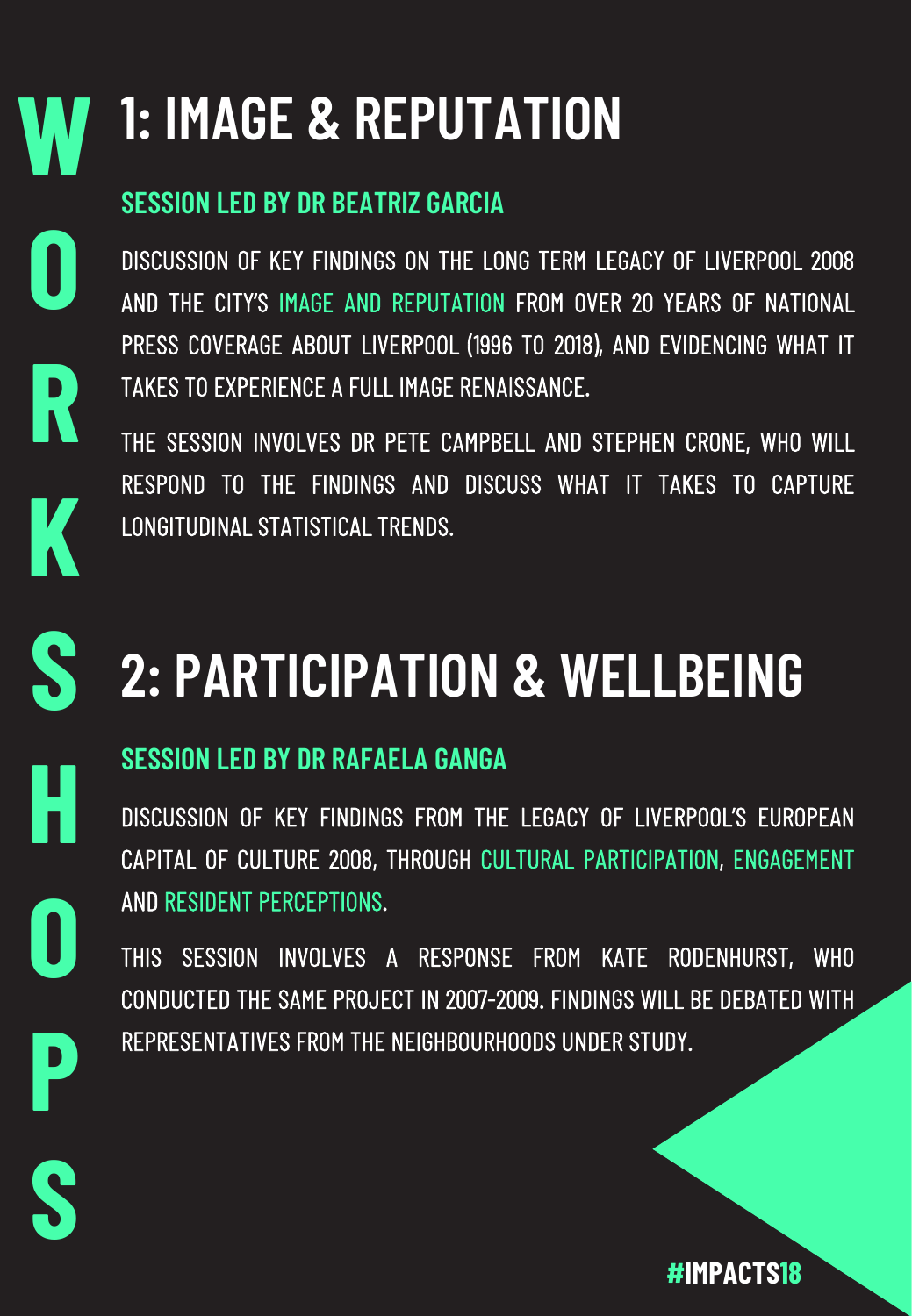### **3: GOVERNANCE & LEADERSHIP**

#### **SESSION LED BY TAMARA WEST**

DISCUSSION OF KEY FINDINGS ON THE LONG TERM LEGACY OF LIVERPOOL 2008 AND THE CITY'S CULTURAL VISION, CULTURAL STRATEGIES AND STAKEHOLDER RELATIONSHIPS.

THE SESSION INVOLVES A RESPONSE FROM DR DAVE O'BRIEN, WHO LED RESEARCH ON LIVERPOOL'S STAKEHOLDERS IN 2007-2009. FINDINGS WILL BE DEBATED WITH SELECTED GOVERNANCE STAKEHOLDERS.

### **4: VIBRANCY & WELLBEING**

#### **SESSION LED BY GAYLE WHELAN**

DISCUSSION OF KEY FINDINGS FROM TWO DISTINCT RESEARCH PROJECTS EXPLORING THE LEGACY OF LIVERPOOL 2008, THE VITALITY AND SUSTAINABILITY OF THE CITY'S CULTURAL SYSTEM, AS WELL AS ITS SOCIAL CAPITAL.

**P**

**S**

**O**

**W**

**O**

**R**

**K**

**S**

**H**

PLEASE BOOK YOUR PLACE ON ONE WORKSHOP VIA EMAIL TO: PHILLIPA.NOLAN@LIVERPOOL.GOV.UK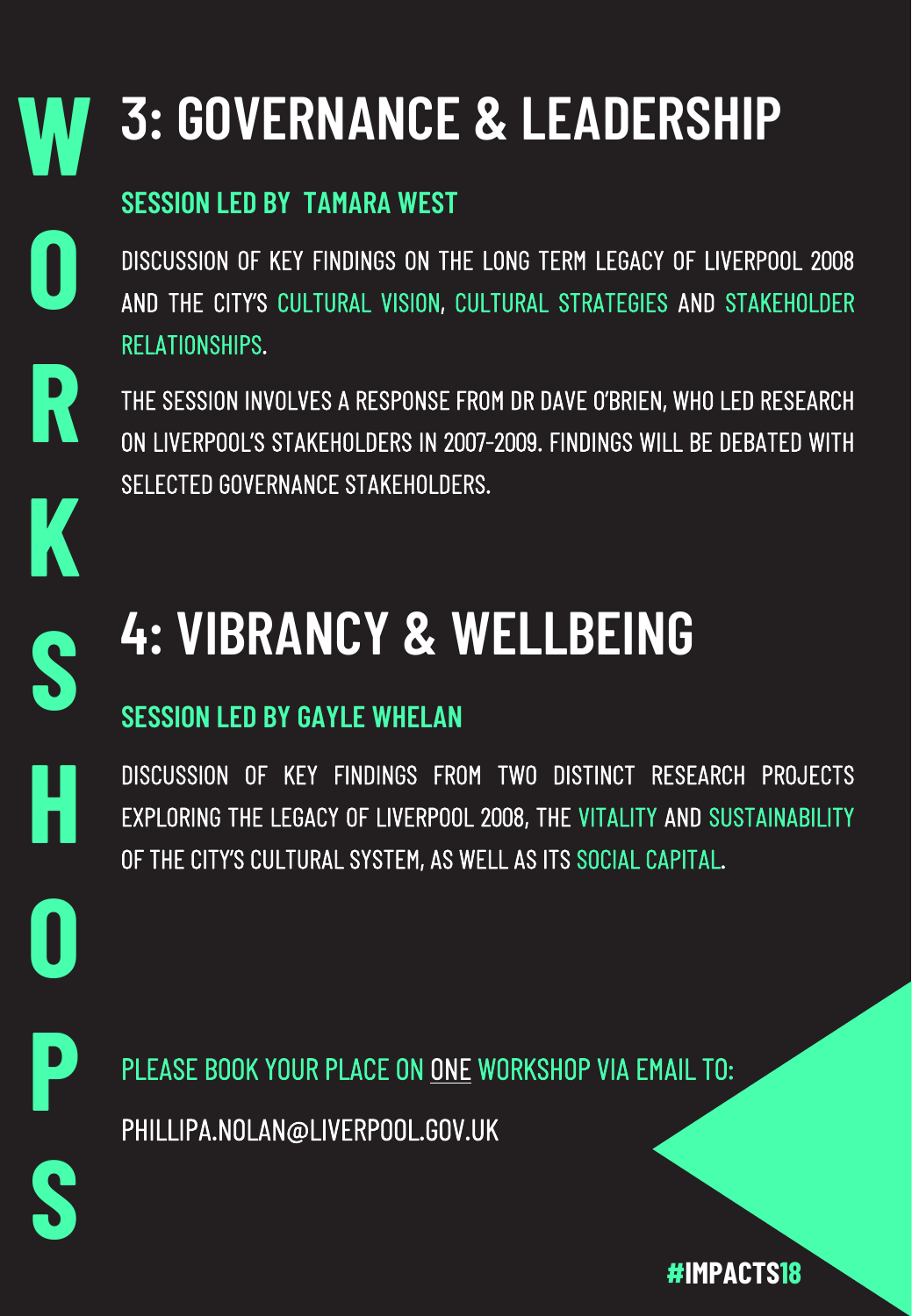### **17 OCTOBER BRITISH MUSIC EXPERIENCE**

**7PM** OPENING RECEPTION WITH MAYORAL 100 CLUB OFFICIAL WELCOME FROM HARVEY GOLDSMITH

### **18 OCTOBER ROYAL ALBERT DOCK**

**5PM** 30 YEARS OF TATE LIVERPOOL

20 YEARS OF LIVERPOOL BIENNIAL



**I**

**S**

**O**

**C**

### **19 OCTOBER RADISSON BLU**

**6PM** IMPACTS 18

CLOSING DRINKS RECEPTION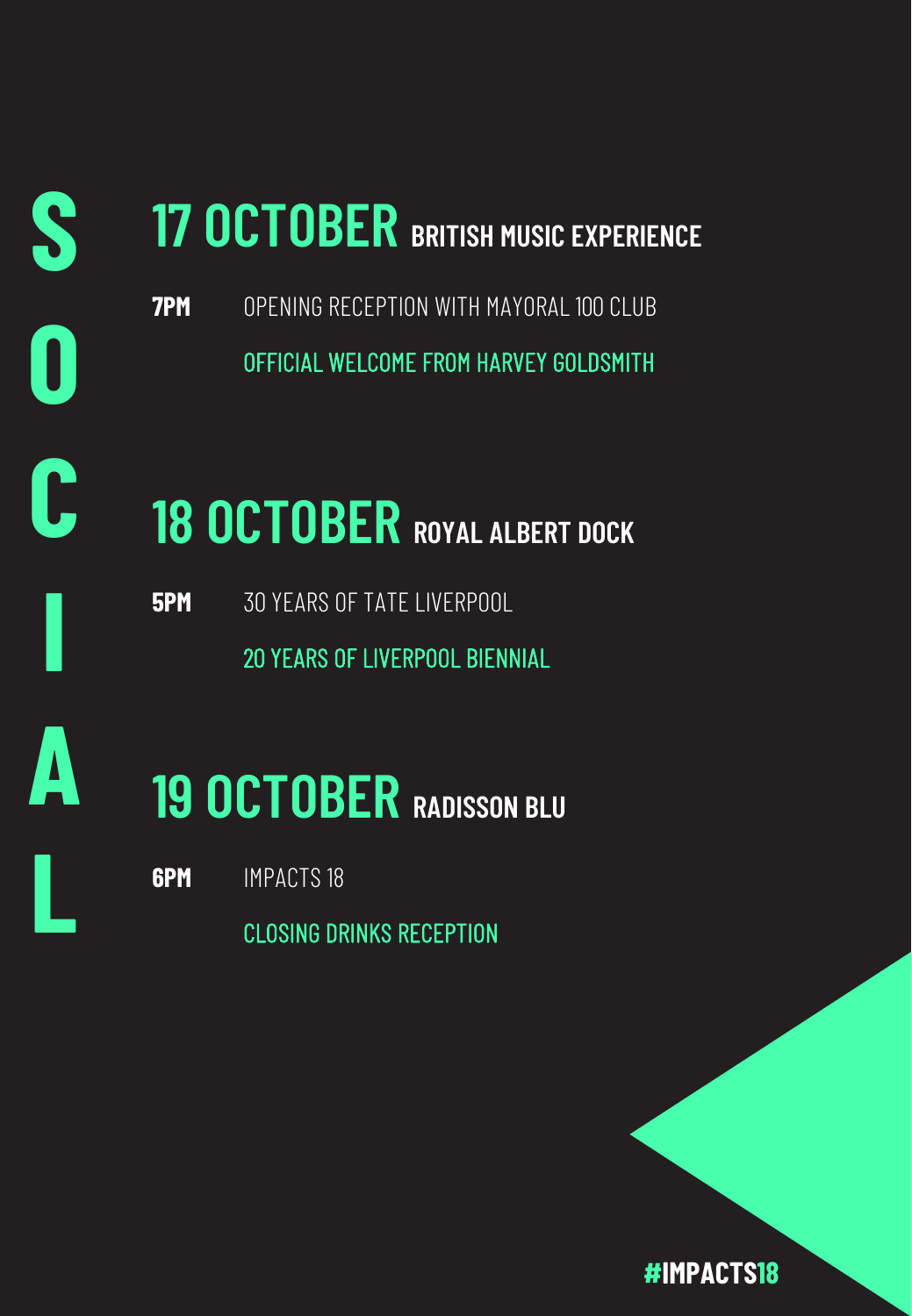**T R A V E L**

**PLEASE VISIT WWW.IMPACTS18.NET FOR TRAVEL INFORMATION, GETTING TO LIVERPOOL VIA COACH, CAR OR AIR. AND ALSO HOW TO GET AROUND VIA PUBLIC TRANSPORT AND CITY BICYCLES.**

**WE ARE PLEASED ANNOUNCE THAT OUR HOTEL PARTNER TITANIC HOTEL LIVERPOOL IS OFFERING A DISCOUNT CODE TO DELEGATES. PLEASE QUOTE 1710IM WHEN BOOKING.**

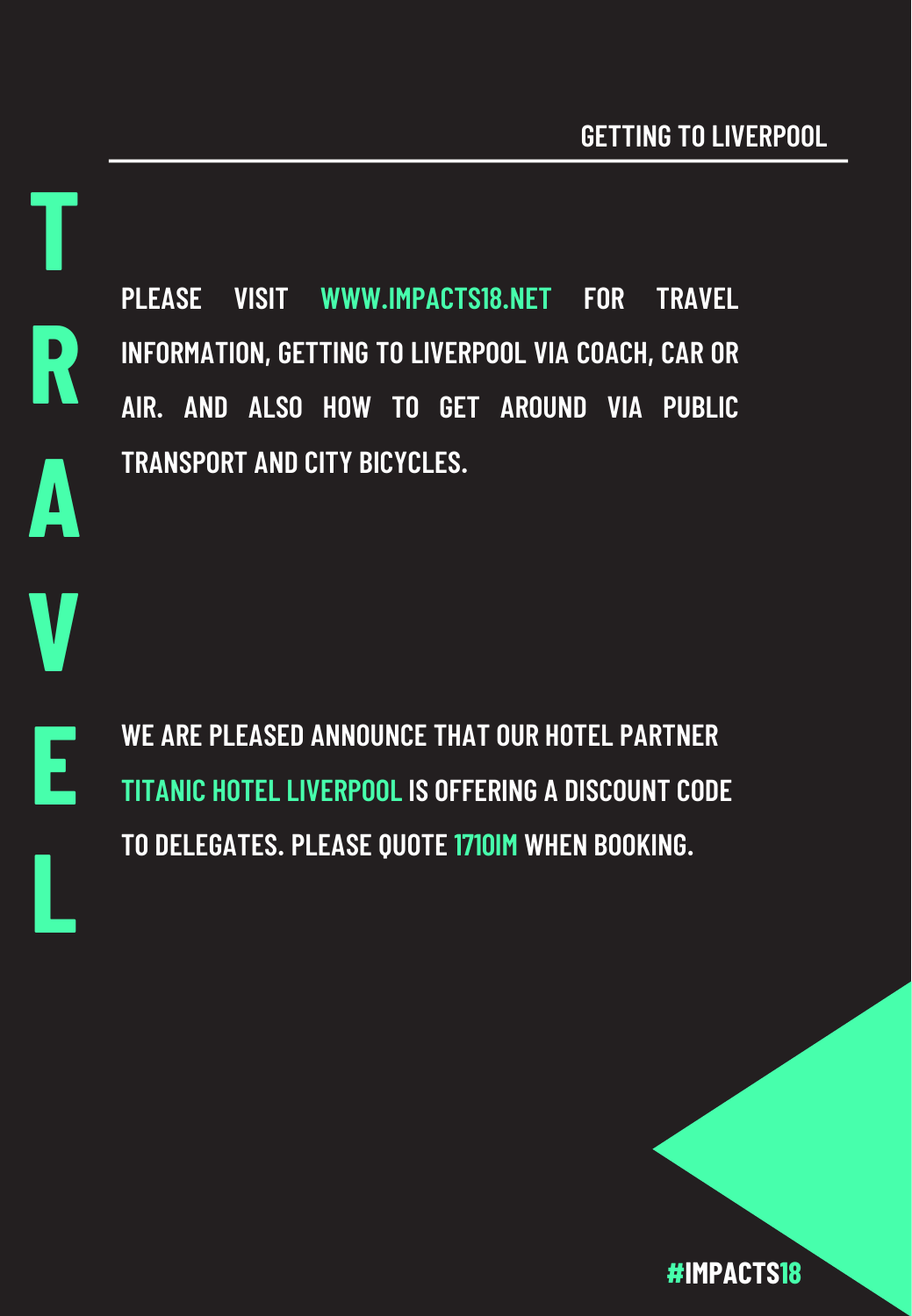

**X**

**P**

**L**

**O**

**R**

**E**

**NATIONAL MUSEUMS LIVERPOOL IS A GROUP OF MUSEUMS AND GALLERIES BOASTING DIVERSE VENUES. ITS COLLECTIONS ARE AMONG THE MOST IMPORTANT AND VARIED IN EUROPE, AND CONTAIN EVERYTHING FROM IMRESSIONIST PAINTINGS AND RARE BEETLES, TO A LIFEJACKED FROM THE TITANIC. EXPLORE ANCIENT EGYPT, TALES FROM THE CITY OR CHINA'S FIRST EMPEROR AND THE TERRACOTTA WARRIORS.**

#### **LIVERPOOL LITERARY FESTIVAL**

**FROM 19 – 21 OCTOBER 2018, LIVERPOOL LITERARY FESTIVAL RETURNS FOR A WEEKEND OF DISCUSSIONS, READINGS, WORKSHOPS AND DEBATES IN ONE OF THE MOST DYNAMIC, CULTURALLY VIBRANT CITIES IN THE WORLD. FEATURING LIVELY AND INSPIRATIONAL TALKS FROM AN ARRAY OF LITERARY STARTS, INCLUDING COLM TÓIBÍN, LEMN SISSAY, SHAMI CHAKRABARTI, ALI SMITH AND BEL MOONEY.**

#### **BIENNIAL AT 20**

**RUNNING UNTIL 28 OCTOBER, LIVERPOOL BIENNIAL IS CELEBRATING 20 YEARS OF PRESENTING INTERNATIONAL ART IN THE CITY AND REGION. THIS EDITION, TITLED** *BEAUTIFUL WORLD, WHERE ARE YOU?* **INVITES AUDIENCES TO REFLECT ON A WORLD IN SOCIAL, POLITICAL AND ECONOMIC TURMOIL. TAKING PLACE ACROSS THE CITY, LIVERPOOL BIENNIAL HAS COMMISSIONED 40+ ARTISTS FROM AROUND THE WORLD TO MAKE AND PRESENT WORK.**

#### **TATE AT 30**

**SINCE OPENING ITS DOORS IN 1988, TATE LIVERPOOL HAS BROUGHT WORLD CLASS ART AND ARTISTS TO THE CITY. OVER THE PAST THREE DECADES IT HAS ESTABLISHED ITSELF AS ONE OF THE MOST VISITED MODERN AND CONTEMPORARY ART GALLERIES OUTSIDE OF LONDON, CURRENTLY EXHIBITING WORK FROM LIVERPOOL BIENNIAL AND OPTICAL ART - FEATURING RARE INSTALLATIONS AND ARTWORKS FROM THIS MOVEMENT.**